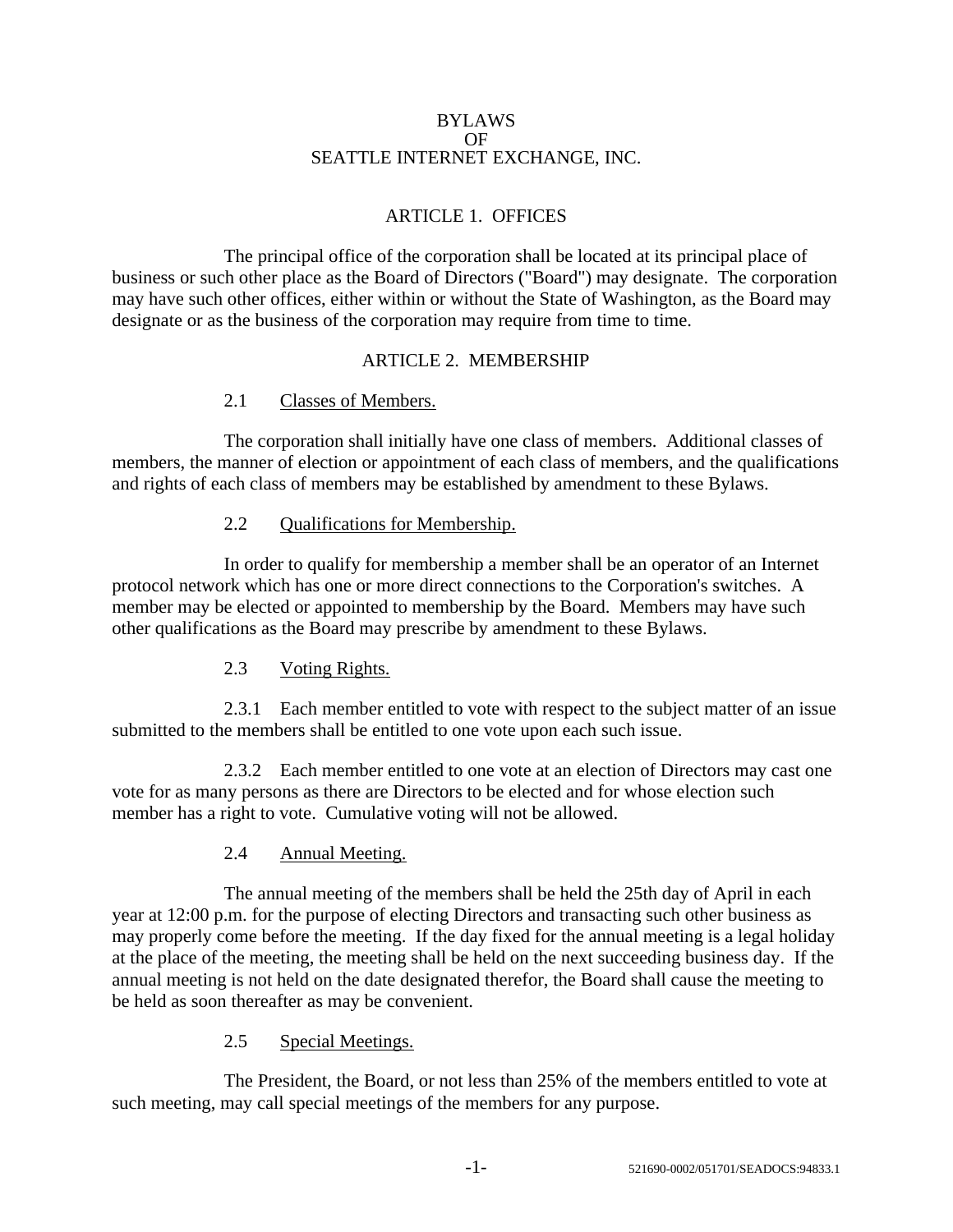### 2.6 Place of Meetings.

All meetings of members shall be held at the principal office of the corporation or at such other place within or without the State of Washington designated by the President, the Board, by the members entitled to call a meeting of members, or by a waiver of notice signed by all members entitled to vote at the meeting.

### 2.7 Notice of Meetings.

The President, the Secretary or the Board shall cause to be delivered to each member entitled to notice of or to vote at the meeting, either personally or by mail, not less than ten nor more than fifty days before the meeting, written notice stating the place, date and time of the meeting and, in the case of a special meeting, the purpose or purposes for which the meeting is called. At any time, upon the written request of not less than 25% of the members entitled to vote at the meeting, it shall be the duty of the Secretary to give notice of a special meeting of members to be held at such date, time and place as the Secretary may fix, not less than ten nor more than thirty-five days after receipt of such written request, and if the Secretary shall neglect or refuse to issue such notice, the person or persons making the request may do so and may fix the date, time and place for such meeting. If such notice is mailed, it shall be deemed delivered when deposited in the official government mail properly addressed to the member at his or her address as it appears on the records of the corporation with postage thereon prepaid.

#### 2.8 Waiver of Notice.

Whenever any notice is required to be given to any member under the provisions of these Bylaws, the Articles of Incorporation or applicable Washington law, a waiver thereof in writing, signed by the person or persons entitled to such notice, whether before or after the time stated therein, shall be deemed equivalent to the giving of such notice.

## 2.9 Quorum.

Twenty percent (20%) of the members of the corporation entitled to vote, represented in person (or by proxy), shall constitute a quorum at a meeting of the members. If less than a quorum of the members entitled to vote is represented at a meeting, a majority of the members so represented may adjourn the meeting from time to time without further notice.

#### 2.10 Manner of Acting.

The vote of a majority of the votes entitled to be cast by the members represented in person (or by proxy) at a meeting at which a quorum is present shall be necessary for the adoption of any matter voted upon by the members, unless a greater proportion is required by applicable Washington law, the Articles of Incorporation or these Bylaws.

## 2.11 Proxies.

A member may vote by proxy executed in writing by the member or by his or her attorney-in-fact. Such proxy shall be filed with the Secretary of the corporation before or at the time of the meeting. A proxy shall become invalid eleven months after the date of its execution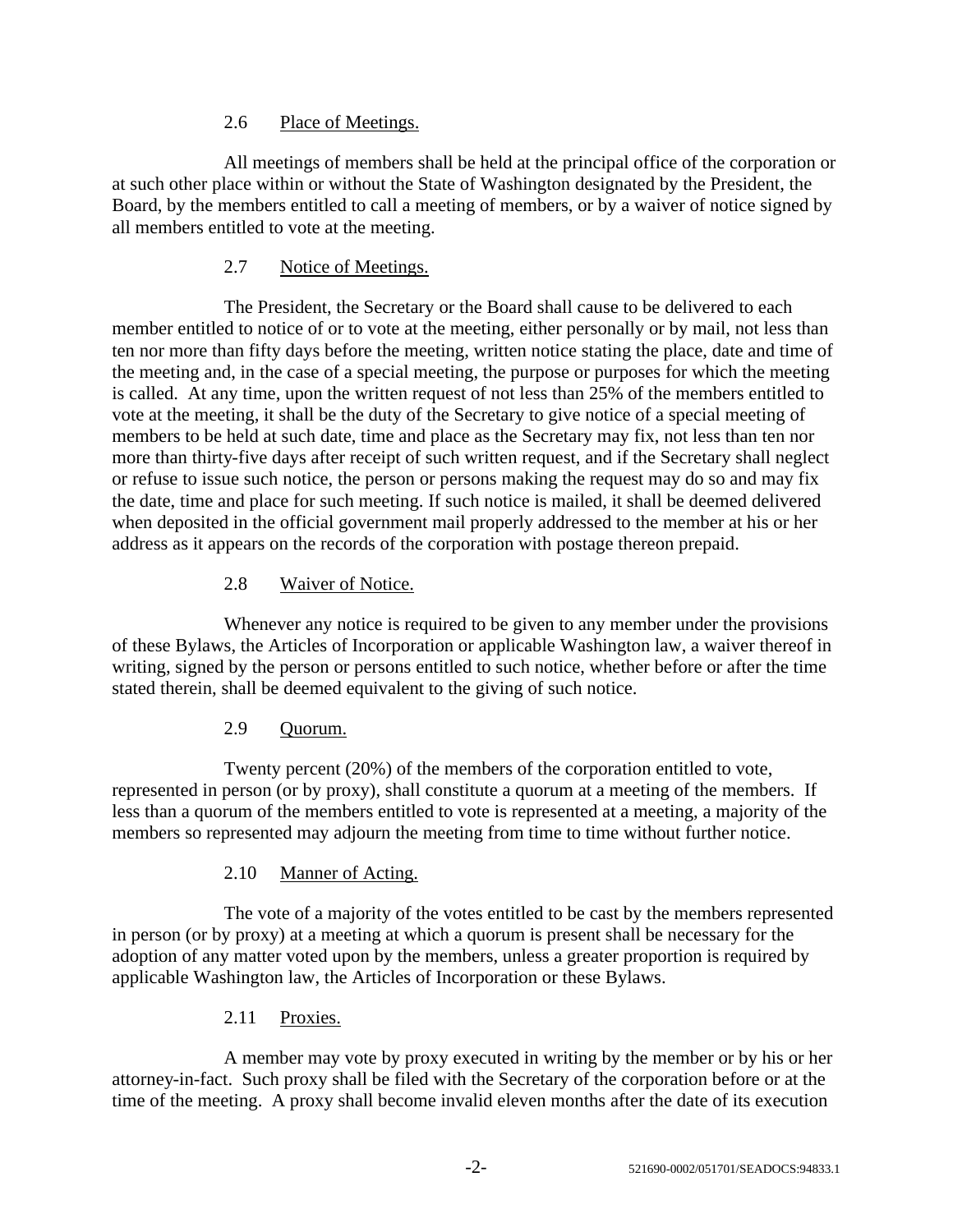unless otherwise provided in the proxy. A proxy with respect to a specific meeting shall entitle the holder thereof to vote at any reconvened meeting following adjournment of such meeting but shall not be valid after the final adjournment thereof.

### 2.12 Action by Members Without a Meeting.

Any action which could be taken at a meeting of the members may be taken without a meeting if a written consent setting forth the action so taken is signed by a majority of all members entitled to vote with respect to the subject matter thereof, provided that the corporation has mailed written notice of such proposed action to all members at least ten days prior to the date of such consent. Such written consents may be signed in two or more counterparts, each of which shall be deemed an original and all of which, taken together, shall constitute one and the same document. Any such written consent shall be inserted in the minute book as if it were the minutes of a meeting of the members. As used herein, "mailed written notice" shall include email communication, and "written consent" shall include electronic or digital signatures, to the extent allowed by law.

#### 2.13 Meetings by Telephone.

Members of the corporation may participate in a meeting of members by means of a conference telephone or similar communications equipment by means of which all persons participating in the meeting can hear each other at the same time. Participation by such means shall constitute presence in person at a meeting.

# ARTICLE 3. BOARD OF DIRECTORS

## 3.1 General Powers.

The affairs of the corporation shall be managed by a Board of Directors.

## 3.2 Number.

The Board shall consist of not less than 3 nor more than 7 Directors, the specific number to be set by resolution of the Board. The number of Directors may be changed from time to time by amendment to these Bylaws, provided that no decrease in the number shall have the effect of shortening the term of any incumbent Director.

#### 3.3 Qualifications.

Directors shall be members of the corporation. Directors may also be any person who is not a member of the corporation, who is elected by a majority vote of all members entitled to vote. Directors may have such other qualifications as the Board may prescribe by amendment to these Bylaws.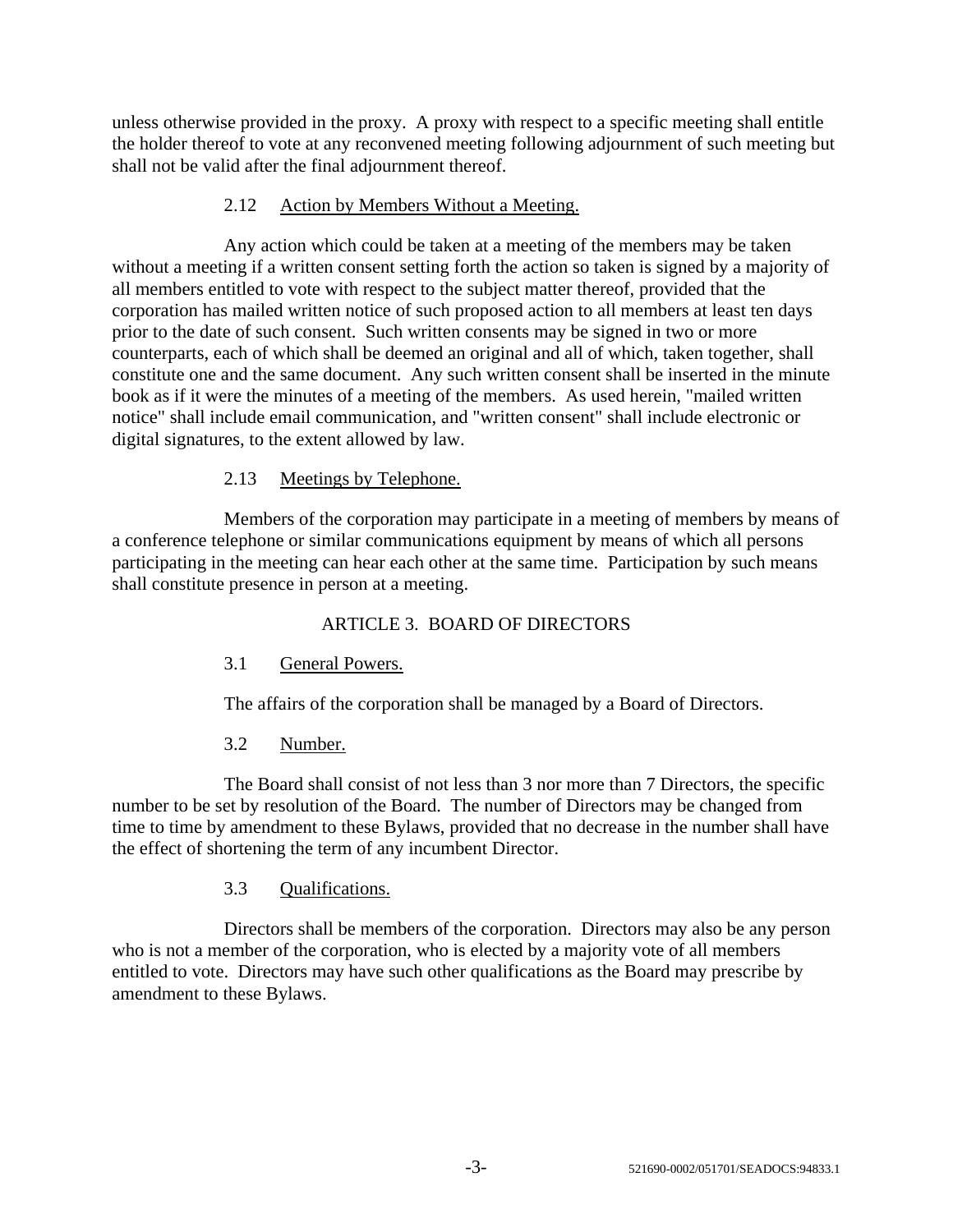#### 3.4 Election of Directors.

#### 3.4.1 Initial Directors.

The initial Directors named in the Articles of Incorporation shall serve until the first annual meeting of members.

## 3.4.2 Successor Directors.

Successor Directors shall be elected each year at the annual meeting of members, or by mail in such manner as the Board of Directors shall determine.

## 3.5 Term of Office.

Unless a Director dies, resigns or is removed, he or she shall hold office until the next annual meeting of the Board or until his or her successor is elected, whichever is later.

# 3.6 Annual Meeting.

The annual meeting of the Board shall be held without notice immediately following and at the same place as the annual meeting of members for the purposes of electing officers and transacting such business as may properly come before the meeting.

## 3.7 Regular Meetings.

By resolution, the Board may specify the date, time and place for the holding of regular meetings without other notice than such resolution.

## 3.8 Special Meetings.

Special meetings of the Board or any committee designated and appointed by the Board may be called by or at the written request of the President or any two Directors, or, in the case of a committee meeting, by the chairman of the committee. The person or persons authorized to call special meetings may fix any place either within or without the State of Washington as the place for holding any special Board or committee meeting called by them.

## 3.9 Meetings by Telephone.

Members of the Board or any committee designated by the Board may participate in a meeting of such Board or committee by means of a conference telephone or similar communications equipment by means of which all persons participating in the meeting can hear each other at the same time. Participation by such means shall constitute presence in person at a meeting.

## 3.10 Place of Meetings.

All meetings shall be held at the principal office of the corporation or at such other place within or without the State of Washington designated by the Board, by any persons entitled to call a meeting or by a waiver of notice signed by all Directors.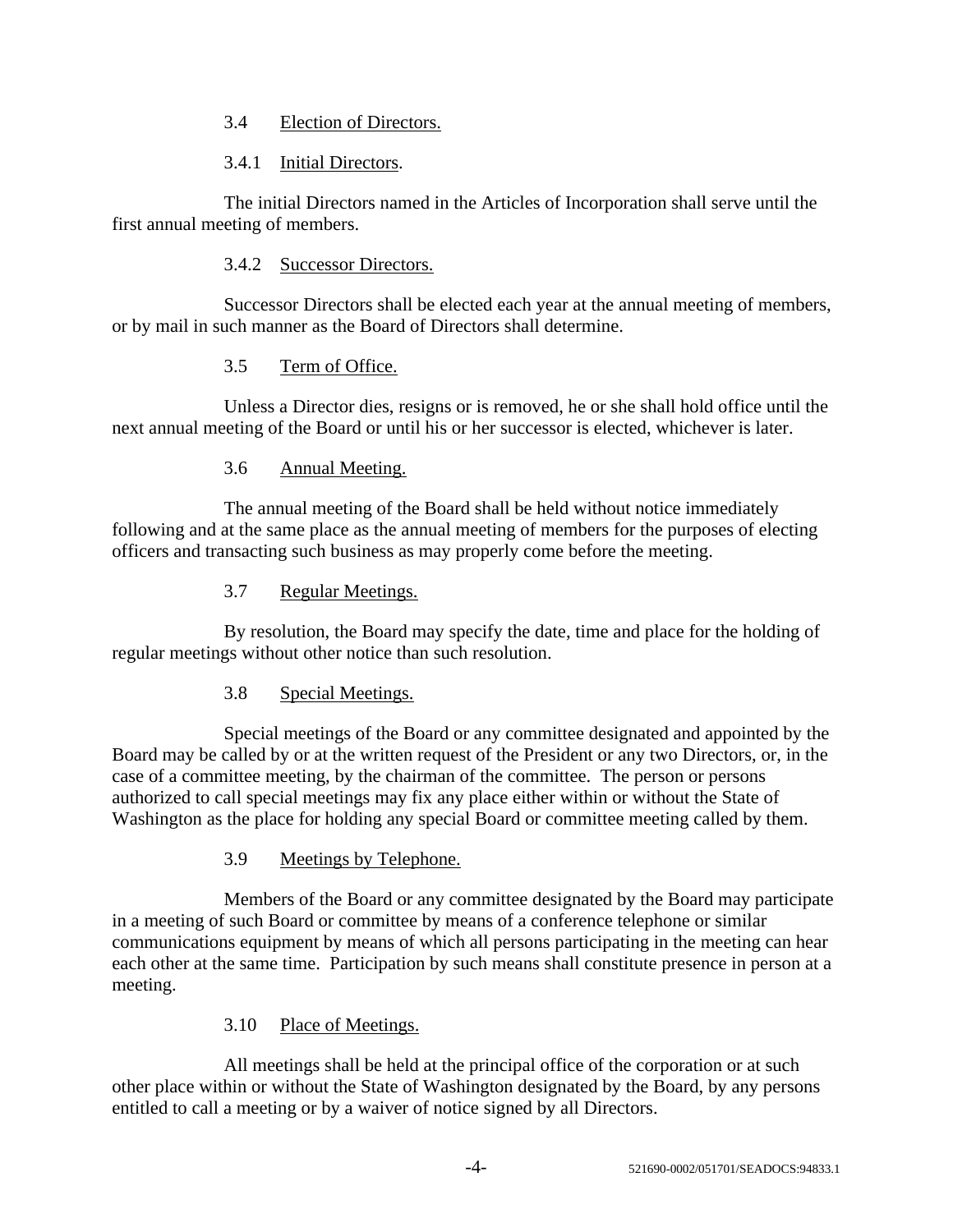### 3.11 Notice of Special Meetings.

Notice of special Board or committee meetings shall be given to a Director in writing or by personal communication with the Director not less than ten days before the meeting. Notices in writing may be delivered or mailed to the Director at his or her address shown on the records of the corporation. Neither the business to be transacted at, nor the purpose of any special meeting need be specified in the notice of such meeting. If notice is delivered by mail, the notice shall be deemed effective when deposited in the official government mail properly addressed with postage thereon prepaid.

#### 3.12 Waiver of Notice.

# 3.12.1 In Writing.

Whenever any notice is required to be given to any Director under the provisions of these Bylaws, the Articles of Incorporation or applicable Washington law, a waiver thereof in writing, signed by the person or persons entitled to such notice, whether before or after the time stated therein, shall be deemed equivalent to the giving of such notice. Neither the business to be transacted at, nor the purpose of, any regular or special meeting of the Board need be specified in the waiver of notice of such meeting.

#### 3.12.2 By Attendance.

The attendance of a Director at a meeting shall constitute a waiver of notice of such meeting, except where a Director attends a meeting for the express purpose of objecting to the transaction of any business because the meeting is not lawfully called or convened.

## 3.13 Quorum.

A majority of the number of Directors in office shall constitute a quorum for the transaction of business at any Board meeting. If a quorum is not present at a meeting, a majority of the Directors present may adjourn the meeting from time to time without further notice.

#### 3.14 Manner of Acting.

The act of the majority of the Directors present at a meeting at which there is a quorum shall be the act of the Board, unless the vote of a greater number is required by these Bylaws, the Articles of Incorporation or applicable Washington law.

#### 3.15 Presumption of Assent

A Director of the corporation present at a Board meeting at which action on any corporate matter is taken shall be presumed to have assented to the action taken unless his or her dissent or abstention is entered in the minutes of the meeting, or unless such Director files a written dissent or abstention to such action with the person acting as secretary of the meeting before the adjournment thereof, or forwards such dissent or abstention by registered mail to the Secretary of the corporation immediately after the adjournment of the meeting. Such right to dissent or abstain shall not apply to a Director who voted in favor of such action.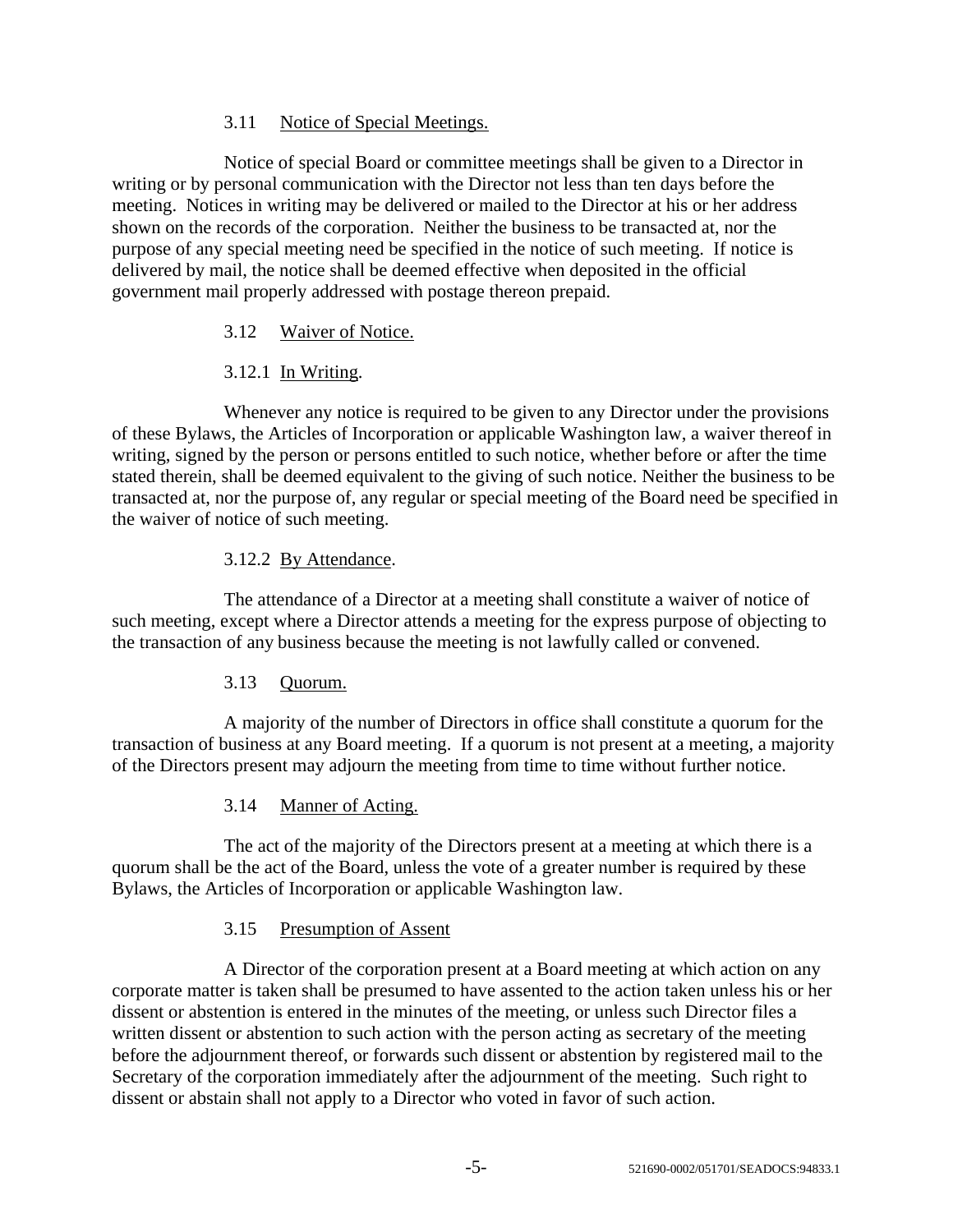#### 3.16 Action by Board Without a Meeting.

Any action which could be taken at a meeting of the Board may be taken without a meeting if a written consent setting forth the action so taken is signed by a majority of the Directors, provided that the corporation has mailed written notice of such proposed action to all Directors at least ten days prior to the date of such consent. Such written consents may be signed in two or more counterparts, each of which shall be deemed an original and all of which, taken together, shall constitute one and the same document. Any such written consent shall be inserted in the minute book as if it were the minutes of a Board meeting. As used herein, "mailed written notice" shall include email communication, and "written consent" shall include electronic or digital signatures, to the extent allowed by law.

## 3.17 Resignation.

Any Director may resign at any time by delivering written notice to the President or the Secretary at the registered office of the corporation, or by giving oral or written notice at any meeting of the Directors. Any such resignation shall take effect at the time specified therein, or if the time is not specified, upon delivery thereof and, unless otherwise specified therein, the acceptance of such resignation shall not be necessary to make it effective.

#### 3.18 Removal.

At a meeting of members called expressly for that purpose, one or more Directors (including the entire Board) may be removed from office, with or without cause, by two-thirds of the votes cast by members then entitled to vote on the election of Directors represented in person or by proxy at a meeting of members at which a quorum is present.

## 3.19 Vacancies.

A vacancy in the position of Director may be filled by the affirmative vote of a majority of the remaining Directors though less than a quorum of the Board. A Director who fills a vacancy shall serve for the unexpired term of his or her predecessor in office.

## 3.20 Compensation.

The Directors shall receive no compensation for their service as Directors but may receive reimbursement for expenditures incurred on behalf of the corporation.

## ARTICLE 4. OFFICERS

#### 4.1 Number and Qualifications.

The officers of the corporation shall be a President, a Vice President, and a Secretary/Treasurer, each of whom shall be elected by the Board. Other officers and assistant officers may be elected or appointed by the Board, such officers and assistant officers to hold office for such period, have such authority and perform such duties as are provided in these Bylaws or as may be provided by resolution of the Board. Any officer may be assigned by the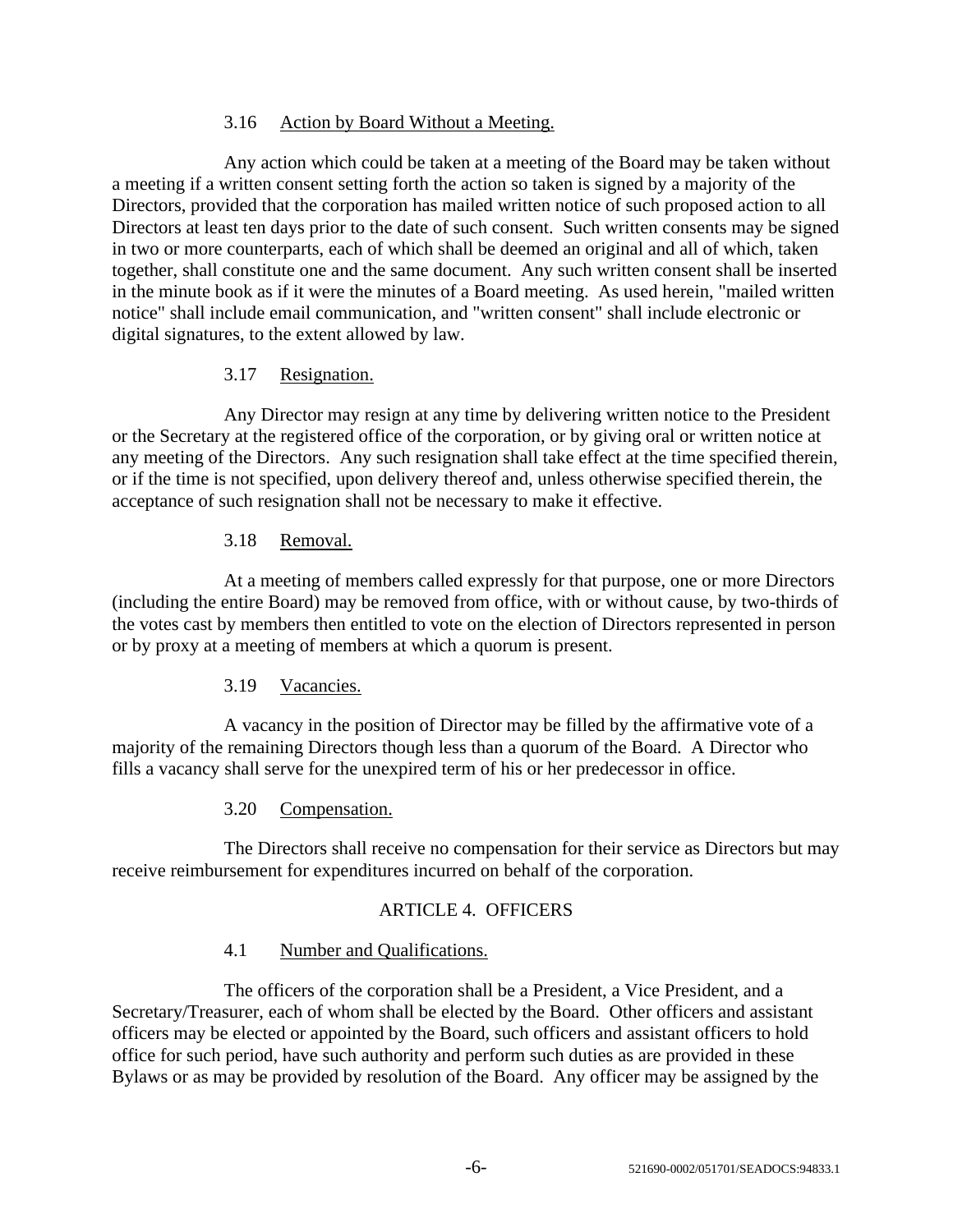Board any additional title that the Board deems appropriate. Any two or more offices may be held by the same person, except the offices of President and Secretary/Treasurer.

# 4.2 Election and Term of Office.

The officers of the corporation shall be elected each year by the Board at the annual meeting of the Board. Unless an officer dies, resigns, or is removed from office, he or she shall hold office until the next annual meeting of the Board or until his or her successor is elected.

## 4.3 Resignation.

Any officer may resign at any time by delivering written notice to the President, Vice President, the Secretary/Treasurer or the Board, or by giving oral or written notice at any meeting of the Board. Any such resignation shall take effect at the time specified therein, or if the time is not specified, upon delivery thereof and, unless otherwise specified therein, the acceptance of such resignation shall not be necessary to make it effective.

# 4.4 Removal.

Any officer or agent elected or appointed by the Board may be removed from office by the Board whenever in its judgment the best interests of the corporation would be served thereby, but such removal shall be without prejudice to the contract rights, if any, of the person so removed.

# 4.5 Vacancies.

A vacancy in any office created by the death, resignation, removal, disqualification, creation of a new office or any other cause may be filled by the Board for the unexpired portion of the term or for a new term established by the Board.

## 4.6 President.

The President shall be the chief executive officer of the corporation, and, subject to the Board's control, shall supervise and control all of the assets, business and affairs of the corporation. The President shall preside over meetings of the members and the Board. The President may sign deeds, mortgages, bonds, contracts, or other instruments, except when the signing and execution thereof have been expressly delegated by the Board or by these Bylaws to some other officer or agent of the corporation or are required by law to be otherwise signed or executed by some other officer or in some other manner. In general, the President shall perform all duties incident to the office of President and such other duties as are assigned to him or her by the Board from time to time.

## 4.7 Vice President.

In the event of the death of the President or his or her inability to act, the Vice President (or if there is more than one Vice President, the Vice President who was designated by the Board as the successor to the President, or if no Vice President is so designated, the Vice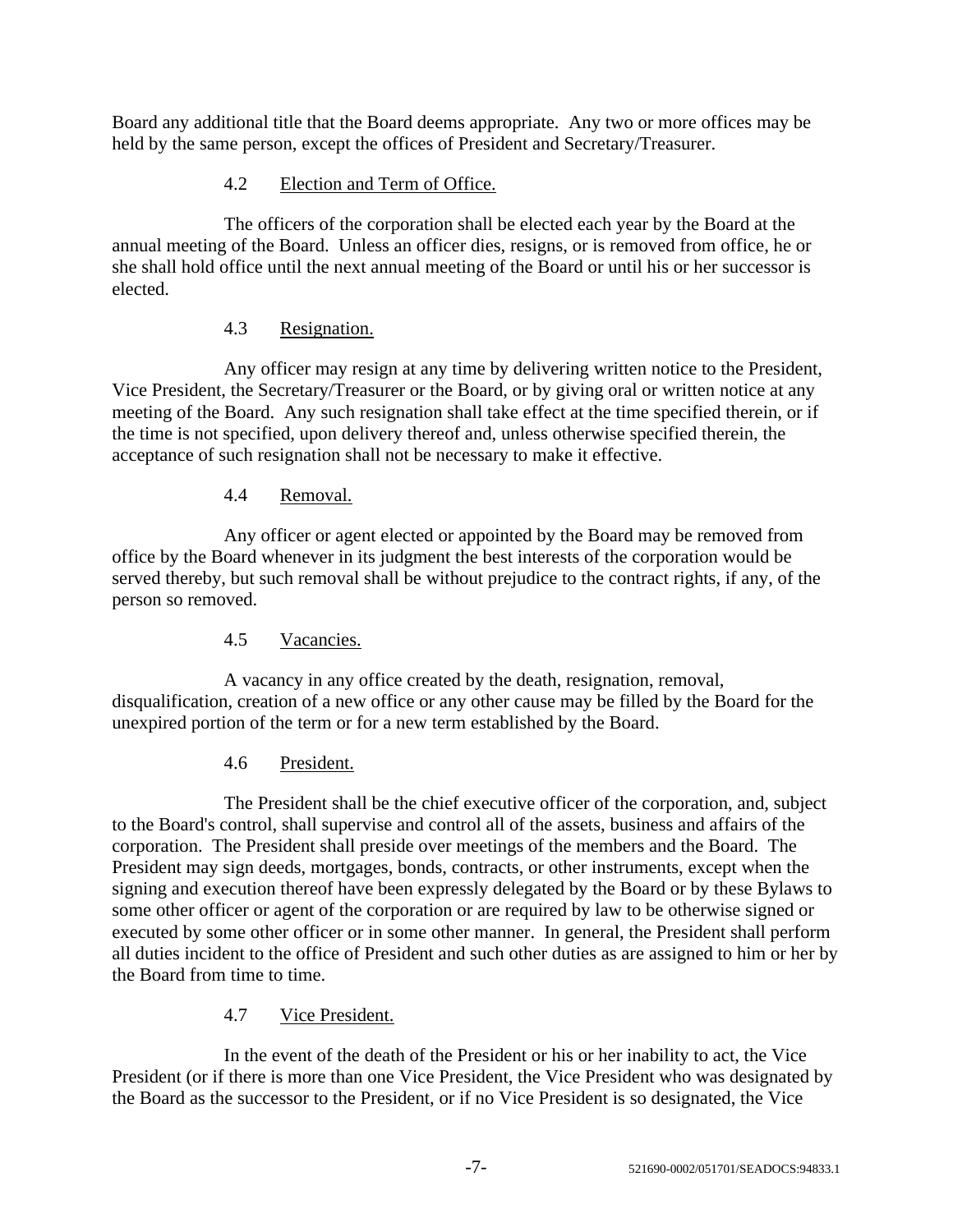President whose name first appears in the Board resolution electing officers) shall perform the duties of the President, except as may be limited by resolution of the Board, with all the powers of and subject to all the restrictions upon the President. Vice Presidents shall have, to the extent authorized by the President or the Board, the same powers as the President to sign deeds, mortgages, bonds, contracts or other instruments. Vice Presidents shall perform such other duties as from time to time may be assigned to them by the President or the Board.

### 4.8 Secretary.

The Secretary shall: (a) keep the minutes of meetings of the members and the Board, and minutes which may be maintained by committees of the Board; (b) see that all notices are duly given in accordance with the provisions of these Bylaws or as required by law; (c) be custodian of the corporate records of the corporation; (d) keep records of the post office address and class, if applicable, of each member and Director and of the name and post office address of each officer; (e) sign with the President, or other officer authorized by the President or the Board, deeds, mortgages, bonds, contracts, or other instruments; and (f) in general perform all duties incident to the office of Secretary and such other duties as from time to time may be assigned to him or her by the President or the Board.

## 4.9 Treasurer.

The Treasurer shall have charge and custody of and be responsible for all funds and securities of the corporation; receive and give receipts for moneys due and payable to the corporation from any source whatsoever, and deposit all such moneys in the name of the corporation in banks, trust companies or other depositories selected in accordance with the provisions of these Bylaws; and in general perform all of the duties incident to the office of Treasurer and such other duties as from time to time may be assigned to him or her by the President or the Board.

## ARTICLE 5. ADMINISTRATIVE PROVISIONS

## 5.1 Books and Records.

The corporation shall keep at its principal or registered office copies of its current Articles of Incorporation and Bylaws; correct and adequate records of accounts and finances; minutes of the proceedings of its members and Board, and any minutes which may be maintained by committees of the Board; records of the name and address and class, if applicable of each member and Director, and of the name and post office address of each officer; and such other records as may be necessary or advisable. All books and records of the corporation shall be open at any reasonable time to inspection by any member of three months standing or to a representative of more than five percent of the membership.

## 5.2 Accounting Year.

The accounting year of the corporation shall be the twelve months ending March 31.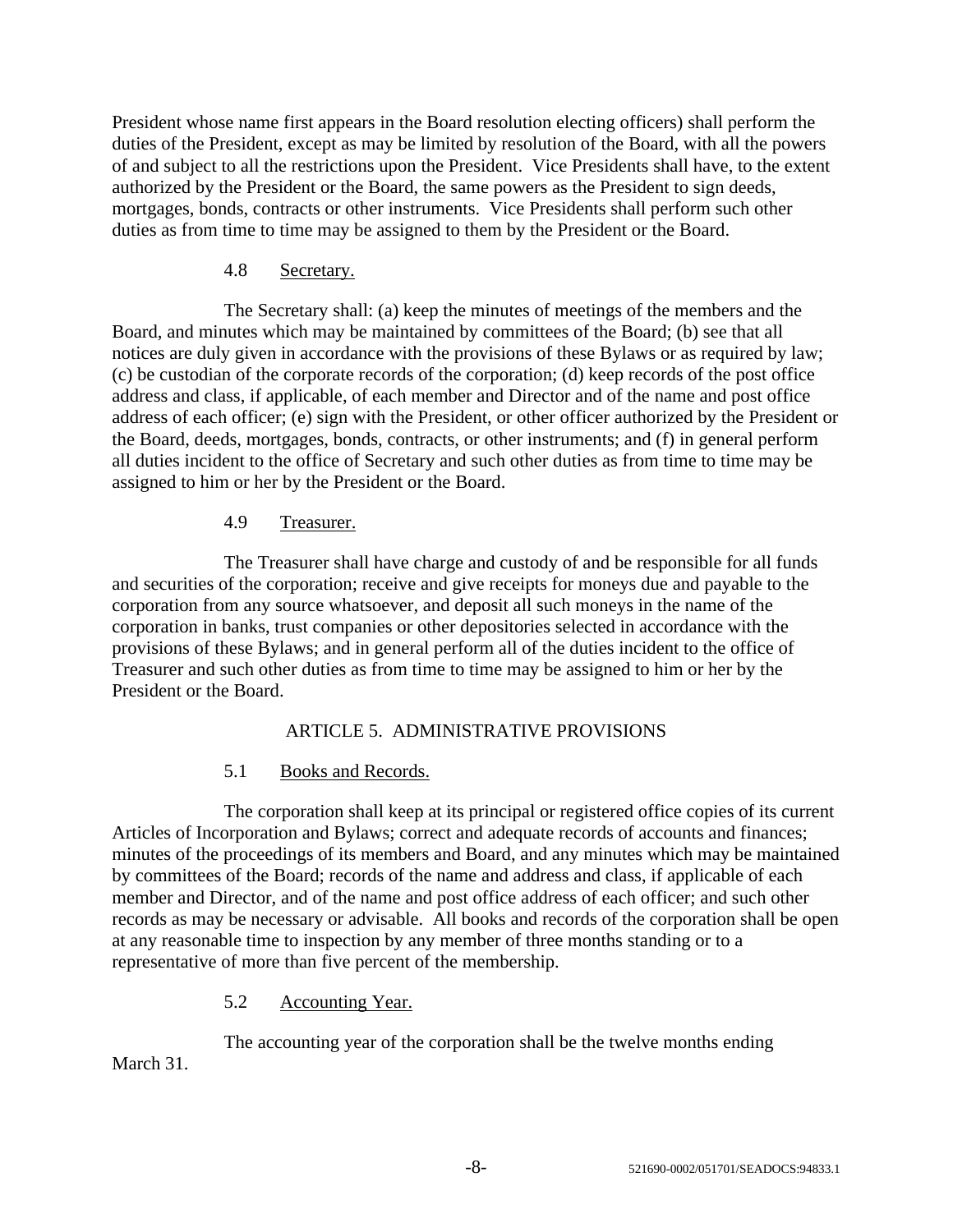#### 5.3 Rules of Procedure.

The rules of procedure at meetings of the Board and committees of the Board shall be rules contained in Roberts' Rules of Order on Parliamentary Procedure, newly revised, so far as applicable and when not inconsistent with these Bylaws, the Articles of Incorporation or any resolution of the Board.

#### ARTICLE 6. FINANCIAL AND OPERATIONAL MATTERS

#### 6.1 Powers of the Board of Directors

The Board shall have the authority to incur and pay financial obligations on behalf of the Corporation for the following matters without the vote of the members: insurance, rent, utilities, equipment acquisitions, cabling, maintenance and repair, accounting and legal services, and corporate governance matters; and for the Corporation's indemnification and expense reimbursement obligations as stated in the Articles of Incorporation. The Board shall have the authority to adopt rules and regulations concerning the use of the Corporation's services and facilities by the members.

#### 6.2 Dues

Dues, if any, must be approved by a majority vote of the members.

#### 6.3 Termination of Membership

A member's membership in the Corporation and connections to the Corporations' facilities may be terminated by the Board if the member fails to cure minor infractions of the Corporation's rules and regulations (as defined therein) within 10 days written to the member, and upon a unanimous vote of the Board. A member's membership in the Corporation and connections to the Corporation's facilities may be terminated immediately upon a unanimous vote of the Board for major infractions of the Corporation's rules and regulations (as defined therein), or pursuant to any lawful order of any court or governmental agency. If a Director is affiliated with a member whose membership is under consideration by the Board, then the Director shall abstain from voting and the number of votes required to terminate such membership shall be reduced accordingly.

## 6.4 Privacy

The Board may gather statistics or conduct any other analysis of the Corporation's facilities for planning purposes, but the Board may only publish an aggregate graph of all traffic over the Corporation's facilities. The Board shall keep confidential all per-port (per-member) usage statistics. Members may gather statistics from their router's interface, but will not have access to the Corporation's switch or interfaces. The Board may conduct packet sniffing or monitoring activities only for maintenance or security matters, or in response to any lawful order or request from any court or governmental agency.